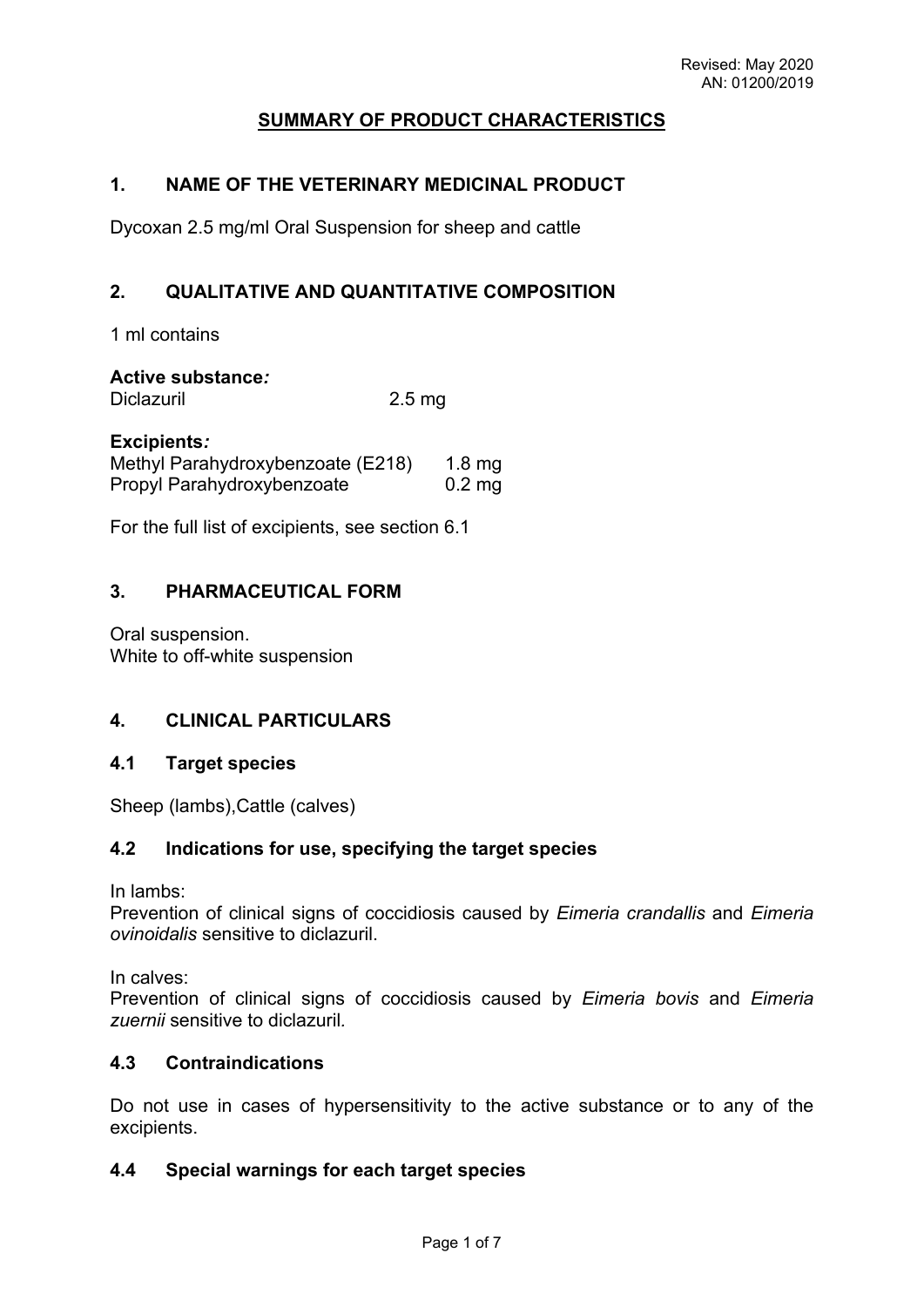Avoid under-dosing, which may be due to underestimation of body weight, misadministration of the product or lack of calibration of the dosing device (if any).

It is recommended to treat all lambs of the flock and all calves in a pen. This will contribute to reduce the infection pressure and assure a better epidemiological control of the coccidiosis infection.

If there is no recent and confirmed history of clinical coccidiosis, the presence of coccidia in the flock or herd should be confirmed by faecal sampling prior to treatment.

In certain cases, only a transient reduction of oocyst shedding may be achieved. Suspected clinical cases of resistance to anticoccidials should be further investigated and where evidence strongly suggest resistance to a particular antiprotozoal, an anticoccidial belonging to another pharmacological class and having a different mode of action should be used.

Frequent and repeated use of antiprotozoals may lead to the development of resistance in the target parasite.

# **4.5 Special precautions for use**

Special precautions for use in animals

#### **Lambs**

On rare occasions, in highly susceptible lambs e.g. where they have been housed for long periods of time before being turned out onto heavily contaminated pasture, a severe scour has been seen shortly after dosing. In such cases, fluid therapy is essential.

## **Calves**

Clinical coccidiosis generally occurs late in the parasite's life cycle after most of the damage to the calf's intestine has already been done. This severely damaged intestine can easily be infected by secondary bacteria and/or other agents. In cases of acute clinical coccidiosis treated with the product, fluid therapy is essential. Symptoms of clinical disease may remain obvious in some calves treated with the product, even though oocyst excretion is reduced to a very low level, and overall prevalence of diarrhoea is decreased.

The preferred timing of treatment is directed by the known epidemiology of *Eimeria* spp. and the presence of coccidia in the flock or herd should be confirmed by faecal sampling prior to treatment, if there is no recent and confirmed history of clinical coccidiosis.

Coccidiosis is an indicator of insufficient hygiene in the flock/pen. It is recommended to improve hygiene and to treat all lambs in the flock and all calves in a pen.

Special precautions to be taken by the person administering the veterinary medicinal product to animals

Wash hands after use.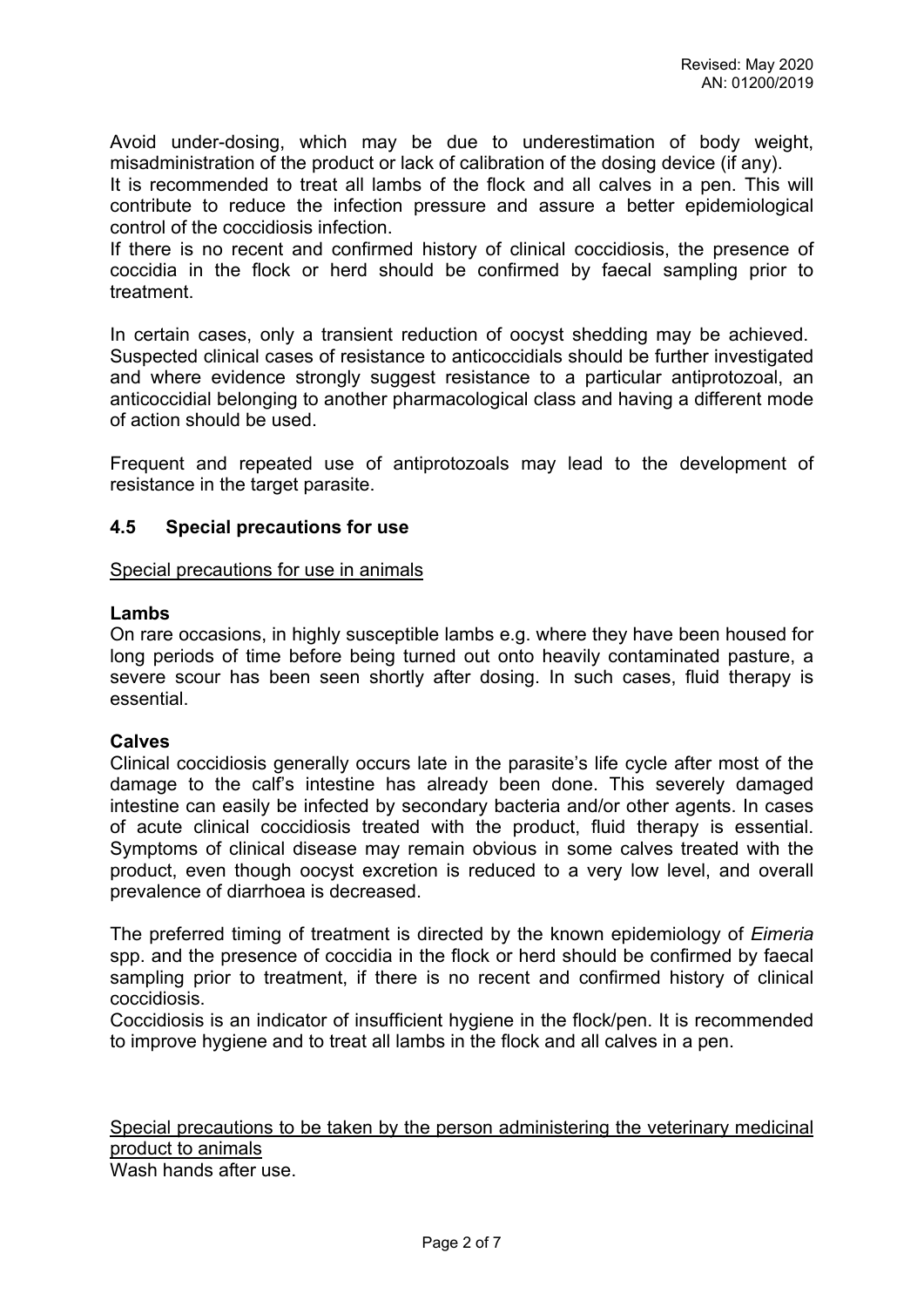# **4.6 Adverse reactions (frequency and seriousness)**

In very rare cases, adverse events involving gastrointestinal disorders (such as diarrhoea, with possible presence of blood), lethargy and/or neurological troubles (agitation, recumbency, paresis...) have been reported. Some treated animals may show signs of clinical disease (diarrhoea) even though oocyst excretion is reduced to a very low level.

The frequency of adverse reactions is defined using the following convention:

- very common (more than 1 in 10 animals treated displaying adverse reaction(s))
- common (more than 1 but less than 10 animals in 100 animals treated)
- uncommon (more than 1 but less than 10 animals in 1,000 animals treated)
- rare (more than 1 but less than 10 animals in 10,000 animals treated)
- very rare (less than 1 animal in 10,000 animals treated, including isolated reports)

#### **4.7 Use during pregnancy, lactation or lay**

Not applicable.

#### **4.8 Interaction with other medicinal products and other forms of interaction**

None known.

#### **4.9 Amounts to be administered and administration route**

For oral use only.

1 mg diclazuril per kg bodyweight (equivalent to 1 ml of the oral suspension per 2.5 kg bodyweight) as a single oral administration.

Lambs:

A single oral administration of 1 mg diclazuril per kg bodyweight or 1 ml the product oral suspension per 2.5 kg bodyweight at about 4-6 weeks of age at the time that coccidiosis can normally be expected on the farm.

Under conditions of high infection pressure, a second treatment may be indicated about 3 weeks after the first dosing.

Calves:

A single administration of 1 mg diclazuril per kg bodyweight or 1 ml the product oral suspension per 2.5 kg bodyweight, administered as a single dose, 14 days after moving into a potentially high risk environment.

To ensure the correct dosage, bodyweight should be determined as accurately as possible.

#### **DOSAGE GUIDE**: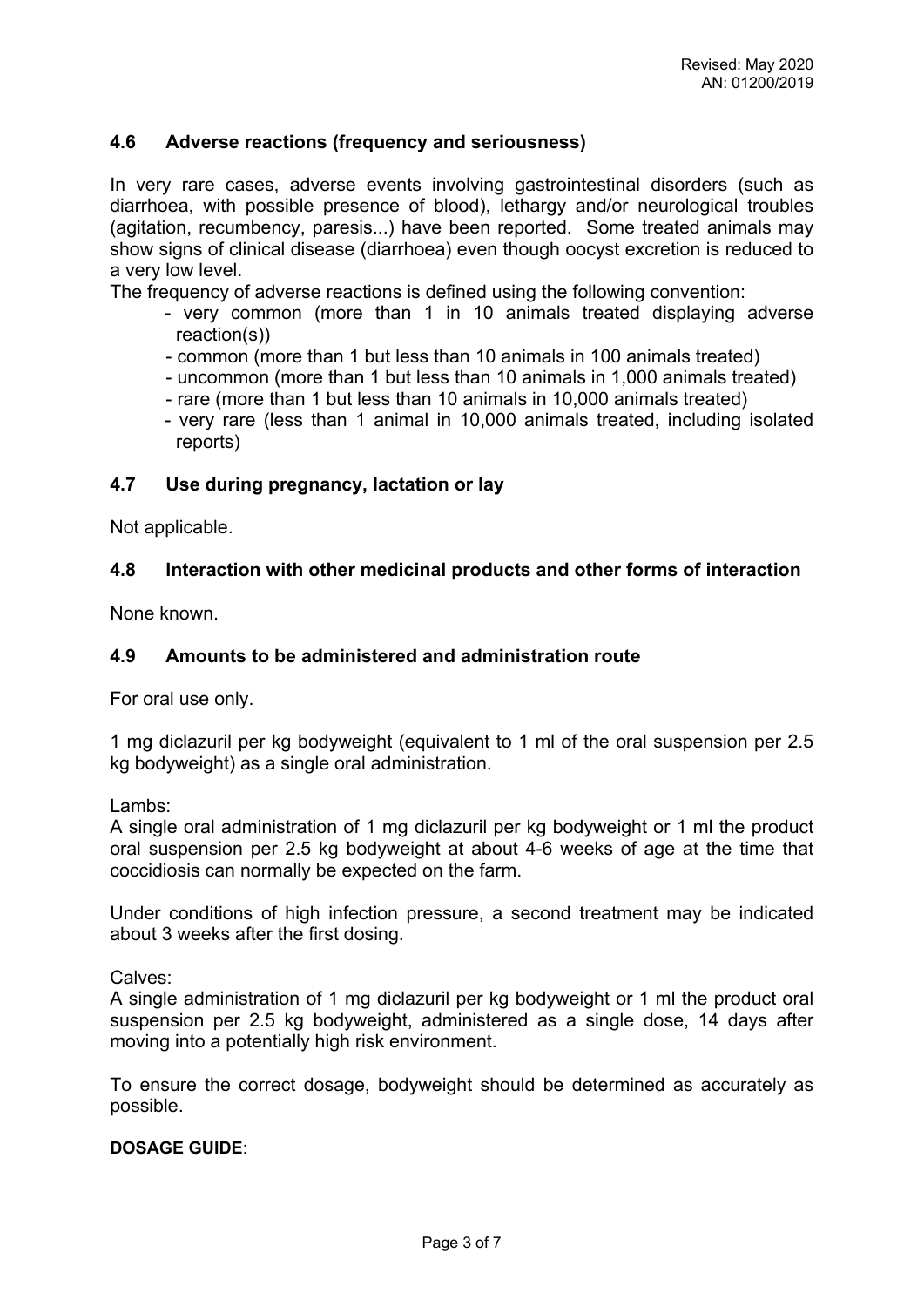| <b>Bodyweight</b>  | <b>Dose Volume</b> |
|--------------------|--------------------|
| (Lambs and Calves) | 1 mg/kg            |
| 5.0 kg             | 2 <sub>m</sub>     |
| $7.5$ kg           | 3 <sub>ml</sub>    |
| 10.0 kg            | 4 ml               |
| 12.5 kg            | 5 <sub>ml</sub>    |
| 15.0 kg            | 6 ml               |
| 20.0 kg            | 8 ml               |
| 25.0 kg            | $10 \mathrm{m}$    |
| 50.0 kg            | 20 ml              |
| 75.0 kg            | 30 ml              |
| 100.0 kg           | 40 ml              |
| 150.0 kg           | 60 ml              |
| 175.0 kg           | 70 ml              |
| 200.0 kg           | 80 ml              |

If animals are to be treated collectively rather than individually, they should be grouped according to their bodyweight and dosed accordingly, in order to avoid under- or overdosing.

If a satisfactory response is not observed, then further advice should be sought from your veterinary surgeon and the cause of the condition should be reviewed. It is good practice to ensure the cleanliness of calf housing.

## **Method of administration**

Shake well before use.

The product oral suspension should be administered with a drenching gun. Appropriate drenching equipment should be used to allow accurate dosing. This is particularly important when administering small volumes.

## **4.10 Overdose (symptoms, emergency procedures, antidotes), if necessary**

Diclazuril oral suspension was given to lambs as a single dose up to 60 times the therapeutic dose. No adverse clinical effects were reported.

No adverse effects were noted either at 5 times the therapeutic dose administered four consecutive times with a 7-day interval.

In calves, the product was tolerated when administered up to five times the recommended dose rate.

## **4.11 Withdrawal period(s)**

Meat and offal:

Sheep (lambs): zero days Cattle (calves): zero days

# **5. PHARMACOLOGICAL PROPERTIES**

Pharmacotherapeutic group: Antiprotozoals, triazine derivatives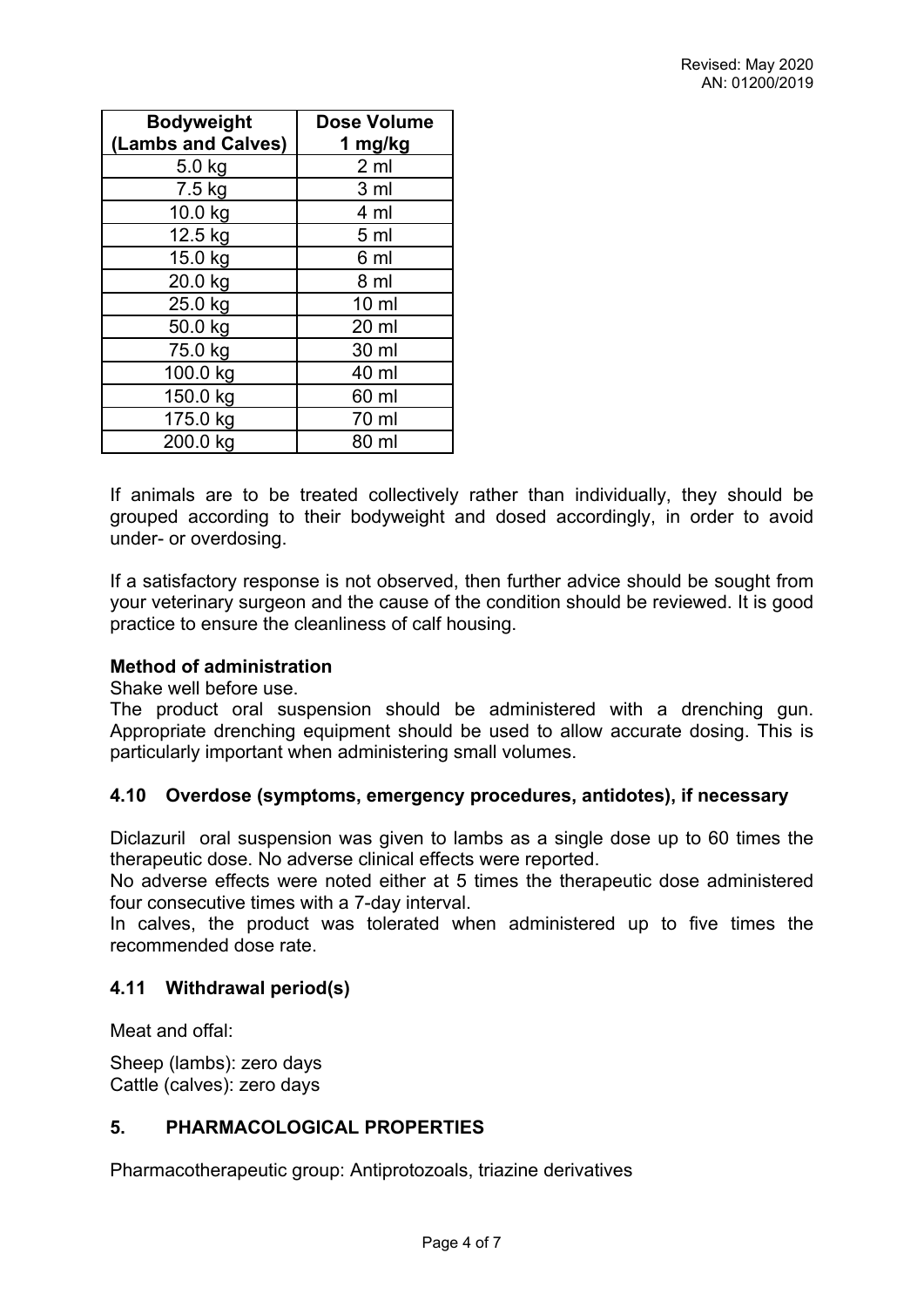ATC vet code: QP51AJ03

#### **5.1 Pharmacodynamic properties**

Diclazuril is an anticoccidial of the benzene acetonitrile group and has an anticoccidial activity against *Eimeria* species. Depending on the coccidia species, diclazuril has a coccidiocidal effect on the asexual or sexual stages of the development cycle of the parasite. Treatment with diclazuril causes interruption of the coccidial cycle and of excretion of oocysts for approximately 2 to 3 weeks after administration. This allows the lambs to bridge the period of decrease of maternal immunity (observed at approximately 4 weeks of age) and calves to reduce the infection pressure of their environment.

## **5.2 Pharmacokinetic particulars**

The absorption of diclazuril when administered as an oral suspension to lambs and calves is poor. In lambs, peak plasma concentrations are reached about 24 hours after dosing. The absorption decreases with the age of the lambs. The elimination half-life is about 30 hours.

In calves, kinetic profiles have been studied after administration of a single dose of 5 mg diclazuril per kg body weight and after dosing for 3 consecutive days at respectively 1 mg, 3 mg and 5 mg diclazuril per kg body weight. Following the single dose of 5 mg peak plasma concentrations in the range of 21 to 75 ng/ml were reached after 8 to 24 hours. Thereafter the concentrations decreased with a half-life of 16 hours to concentrations below 10 ng/ml after 48 hours. Following the 3 consecutive daily doses of 1 mg diclazuril per kg body weight, mean peak plasma concentrations of 65.6 ng/ml were reached 10.5 hours after the last dose. Thereafter the concentrations decreased with a half-life of 22 hours. The  $AUC_{0.96h}$  was 2127 h.ng/ml. Comparison with the profiles obtained after the multiple doses indicated dose proportionality and linearity. The time to reach peak plasma concentrations and the subsequent depletion half-life were independent of the dose. *In vitro* studies in ovine and bovine hepatocytes indicated that the metabolic transformation of diclazuril is very limited, as was also observed for other species. *In vivo* studies in a number of animal species have also demonstrated that diclazuril is not excreted and excreted virtually completely unchanged with the faeces.

## **5.3 Environmental properites**

Diclazuril has been shown to be very persistent in soil.

## **6. PHARMACEUTICAL PARTICULARS**

**6.1 List of excipients**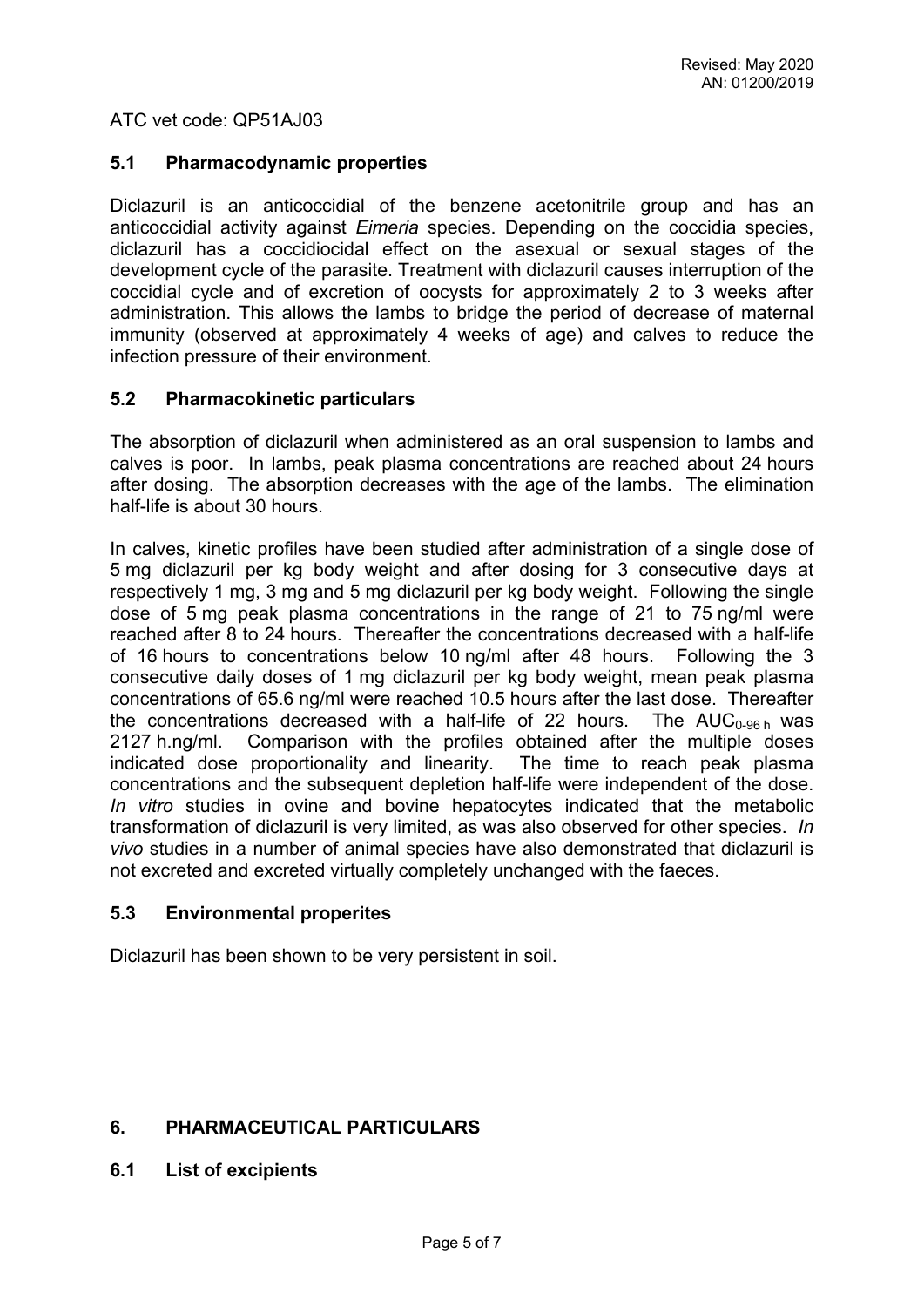Methyl Parahydroxybenzoate (E218) Propyl Parahydroxybenzoate Microcrystalline Cellulose Carmellose Sodium Polysorbate 20 Sodium Hydroxide Purified water

# **6.2 Major incompatibilities**

In the absence of compatibility studies, this veterinary medicinal product must not be mixed with other veterinary medicinal products.

## **6.3 Shelf life**

Shelf-life of the veterinary medicinal product as packaged for sale: 2 years. Shelf-life after first opening the immediate packaging: 6 months

## **6.4 Special precautions for storage**

This veterinary medicinal product does not require any special storage conditions.

#### **6.5 Nature and composition of immediate packaging**

200 ml, PET bottle with child resistant tamper evident HDPE cap with LDPE lining 1 litre, 2.5 litre and 5 litre high density polyethylene bottle with polypropylene tamperevident cap with Alu seal

Each pack size will be marketed with one container in a carton.

Not all pack sizes may be marketed.

#### **6.6 Special precautions for the disposal of unused veterinary medicinal product or waste materials derived from the use of such products**

Any unused veterinary medicinal product or waste material derived from such a veterinary medicinal product should be disposed of in accordance with local requirements.

## **7. MARKETING AUTHORISATION HOLDER**

Chanelle Pharmaceuticals Manufacturing Ltd Loughrea Co. Galway Ireland

## **8. MARKETING AUTHORISATION NUMBER**